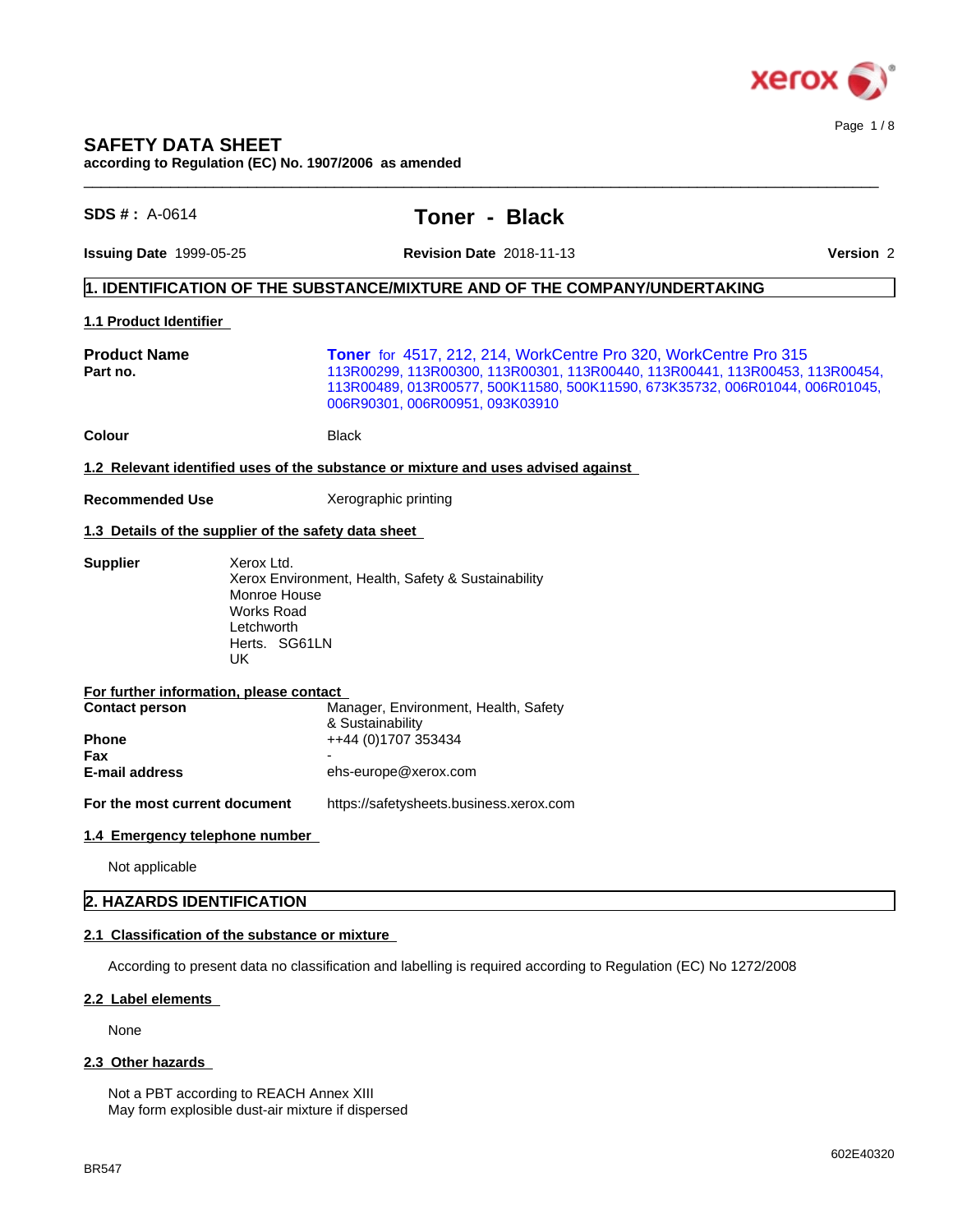

# **SDS # :** A-0614 **Toner - Black**

 $\_$  ,  $\_$  ,  $\_$  ,  $\_$  ,  $\_$  ,  $\_$  ,  $\_$  ,  $\_$  ,  $\_$  ,  $\_$  ,  $\_$  ,  $\_$  ,  $\_$  ,  $\_$  ,  $\_$  ,  $\_$  ,  $\_$  ,  $\_$  ,  $\_$  ,  $\_$  ,  $\_$  ,  $\_$  ,  $\_$  ,  $\_$  ,  $\_$  ,  $\_$  ,  $\_$  ,  $\_$  ,  $\_$  ,  $\_$  ,  $\_$  ,  $\_$  ,  $\_$  ,  $\_$  ,  $\_$  ,  $\_$  ,  $\_$  ,

 $\_$  ,  $\_$  ,  $\_$  ,  $\_$  ,  $\_$  ,  $\_$  ,  $\_$  ,  $\_$  ,  $\_$  ,  $\_$  ,  $\_$  ,  $\_$  ,  $\_$  ,  $\_$  ,  $\_$  ,  $\_$  ,  $\_$  ,  $\_$  ,  $\_$  ,  $\_$  ,  $\_$  ,  $\_$  ,  $\_$  ,  $\_$  ,  $\_$  ,  $\_$  ,  $\_$  ,  $\_$  ,  $\_$  ,  $\_$  ,  $\_$  ,  $\_$  ,  $\_$  ,  $\_$  ,  $\_$  ,  $\_$  ,  $\_$  ,

**Issuing Date** 1999-05-25 **Revision Date** 2018-11-13 **Version** 2

## **3. COMPOSITION/INFORMATION ON INGREDIENTS**

## **3.2 Mixtures**

| <b>Chemical Name</b>       | Weight %  | CAS No.     | <b>EC-No</b> | <b>Classification (Reg.)</b> | Hazard            | <b>REACH Registration</b> |
|----------------------------|-----------|-------------|--------------|------------------------------|-------------------|---------------------------|
|                            |           |             |              | 1272/2008)                   | <b>Statements</b> | <b>Number</b>             |
| Styrene/acrylate copolymer | 50-60     | 25767-47-9  | Not listed   | $- -$                        | $- -$             | $\sim$ $\sim$             |
| Magnetite                  | $35 - 50$ | 1317-61-9   | 215-277-5    | $- -$                        | $\sim$ $\sim$     | 01-2119457646-28-0021     |
| Metal Complex Dye          |           | 109125-51-1 | 400-110-2    | Self-react. C                | H <sub>242</sub>  | $\sim$                    |
|                            |           |             |              | <b>Aquatic Acute 1</b>       | H400              |                           |
|                            |           |             |              | Aquatic Chr 1                | H410              |                           |

# **Full text of H- statements: see section 16**

**Note**

"--" indicates no classification or hazard statements apply.

Components marked as "Not Listed" are exempt from registration.

Where no REACH registration number is listed, it is considered confidential to the Only Representative.

## **4. FIRST AID MEASURES**

#### **4.1 Description of first aid measures**

| <b>General advice</b>             | For external use only. When symptoms persist or in all cases of doubt seek medical advice.<br>Show this safety data sheet to the doctor in attendance. |
|-----------------------------------|--------------------------------------------------------------------------------------------------------------------------------------------------------|
| Eye contact                       | Immediately flush with plenty of water. After initial flushing, remove any contact lenses and<br>continue flushing for at least 15 minutes             |
| <b>Skin contact</b>               | Wash skin with soap and water                                                                                                                          |
| <b>Inhalation</b>                 | Move to fresh air                                                                                                                                      |
| Ingestion                         | Rinse mouth with water and afterwards drink plenty of water or milk                                                                                    |
|                                   | 4.2 Most important symptoms and effects, both acute and delayed                                                                                        |
| Acute toxicity                    |                                                                                                                                                        |
| <b>Eyes</b>                       | No known effect                                                                                                                                        |
| <b>Skin</b>                       | No known effect                                                                                                                                        |
| <b>Inhalation</b>                 | No known effect                                                                                                                                        |
| Ingestion                         | No known effect                                                                                                                                        |
| Chronic effects                   |                                                                                                                                                        |
|                                   | No known effects under normal use conditions                                                                                                           |
| <b>Chronic toxicity</b>           |                                                                                                                                                        |
|                                   | Overexposure may cause:                                                                                                                                |
|                                   | mild respiratory irritation similar to nuisance dust.                                                                                                  |
| Main symptoms                     | 4.3 Indication of immediate medical attention and special treatment needed                                                                             |
| <b>Protection of first-aiders</b> | No special protective equipment required                                                                                                               |

# **5. FIREFIGHTING MEASURES**

## **5.1 Extinguishing media**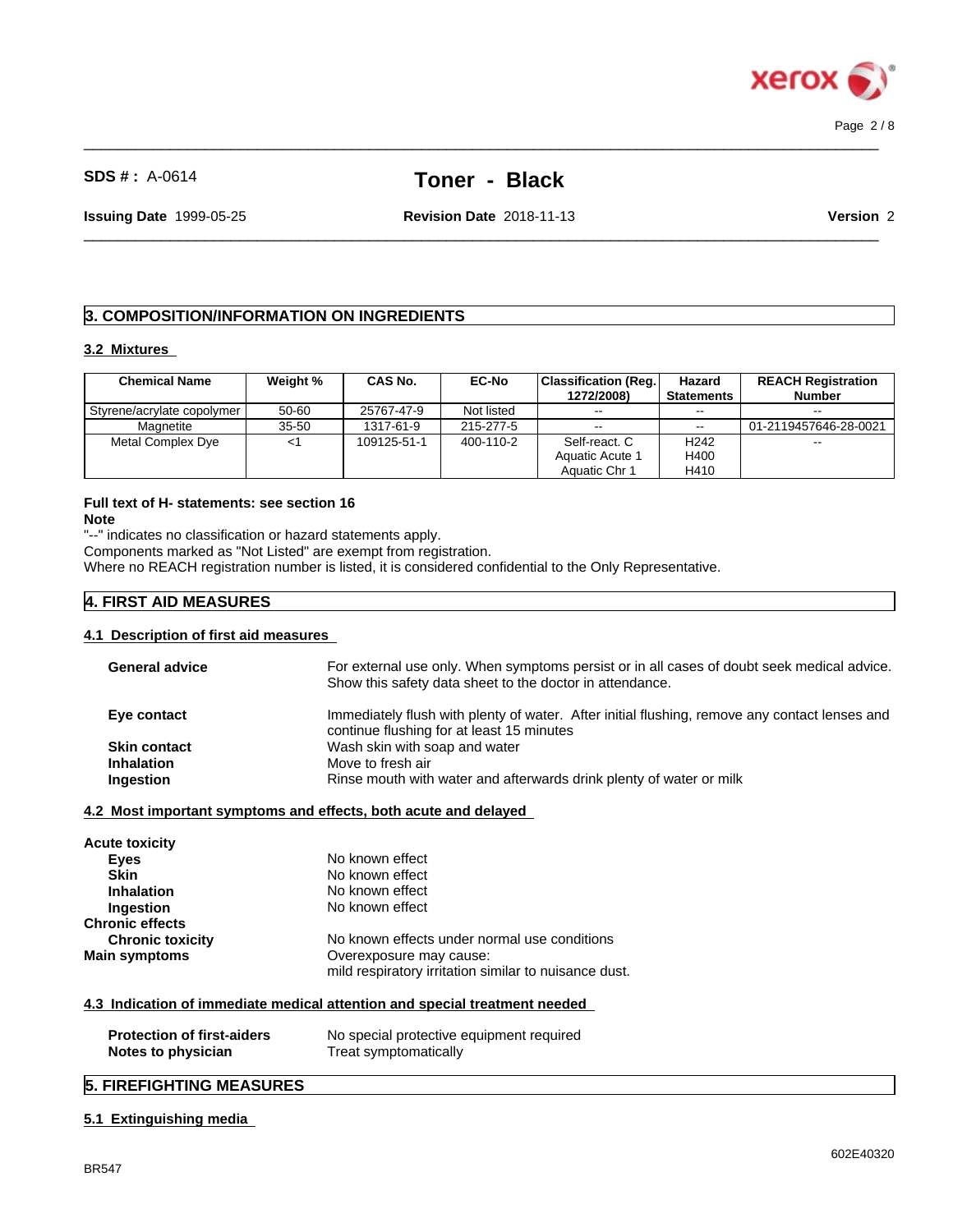

Page 3 / 8

# **SDS # :** A-0614 **Toner - Black**

 $\_$  ,  $\_$  ,  $\_$  ,  $\_$  ,  $\_$  ,  $\_$  ,  $\_$  ,  $\_$  ,  $\_$  ,  $\_$  ,  $\_$  ,  $\_$  ,  $\_$  ,  $\_$  ,  $\_$  ,  $\_$  ,  $\_$  ,  $\_$  ,  $\_$  ,  $\_$  ,  $\_$  ,  $\_$  ,  $\_$  ,  $\_$  ,  $\_$  ,  $\_$  ,  $\_$  ,  $\_$  ,  $\_$  ,  $\_$  ,  $\_$  ,  $\_$  ,  $\_$  ,  $\_$  ,  $\_$  ,  $\_$  ,  $\_$  ,

 $\_$  ,  $\_$  ,  $\_$  ,  $\_$  ,  $\_$  ,  $\_$  ,  $\_$  ,  $\_$  ,  $\_$  ,  $\_$  ,  $\_$  ,  $\_$  ,  $\_$  ,  $\_$  ,  $\_$  ,  $\_$  ,  $\_$  ,  $\_$  ,  $\_$  ,  $\_$  ,  $\_$  ,  $\_$  ,  $\_$  ,  $\_$  ,  $\_$  ,  $\_$  ,  $\_$  ,  $\_$  ,  $\_$  ,  $\_$  ,  $\_$  ,  $\_$  ,  $\_$  ,  $\_$  ,  $\_$  ,  $\_$  ,  $\_$  ,

**Issuing Date** 1999-05-25 **Revision Date** 2018-11-13 **Version** 2

**Suitable extinguishing media** Use water spray or fog; do not use straight streams, Foam

**Unsuitable extinguishing media** Do not use a solid water stream as it may scatterand spread fire

## **5.2 Special hazards arising from the substance or mixture**

**Hazardous combustion products**Hazardous decomposition products due to incomplete combustion, Carbon oxides, Nitrogen oxides (NOx)

Fine dust dispersed in air, in sufficient concentrations, and in the presence of an ignition source is a potential dust explosion hazard

#### **5.3 Advice for fire-fighters**

In the event of fire and/or explosion do not breathe fumes. Wear fire/flame resistant/retardant clothing. Use self-contained pressure-demand breathing apparatus if needed to prevent exposure to smoke or airborne toxins. Wear self-contained breathing apparatus and protective suit.

## **Other information**

| Flammability       | Not flammable  |
|--------------------|----------------|
| <b>Flash point</b> | Not applicable |

## **6. ACCIDENTAL RELEASE MEASURES**

#### **6.1 Personal precautions, protective equipment and emergency procedures**

Avoid breathing dust

#### **6.2 Environmental precautions**

No special environmental precautions required

#### **6.3 Methods and material for containment and cleaning up**

| <b>Methods for containment</b> | Prevent dust cloud                                                                    |
|--------------------------------|---------------------------------------------------------------------------------------|
| Methods for cleaning up        | Use a vacuum cleaner to remove excess, then wash with COLD water. Hot water fuses the |
|                                | toner making it difficult to remove                                                   |

#### **6.4 Reference to other sections**

The environmental impact of this product has not been fully investigated However, this preparation is not expected to present significant adverse environmental effects.

## **7. HANDLING AND STORAGE**

#### **7.1 Precautions for safe handling**

Handle in accordance with good industrial hygiene and safety practice, Avoid dust accumulation in enclosed space, Prevent dust cloud

**Hygiene measures** None under normal use conditions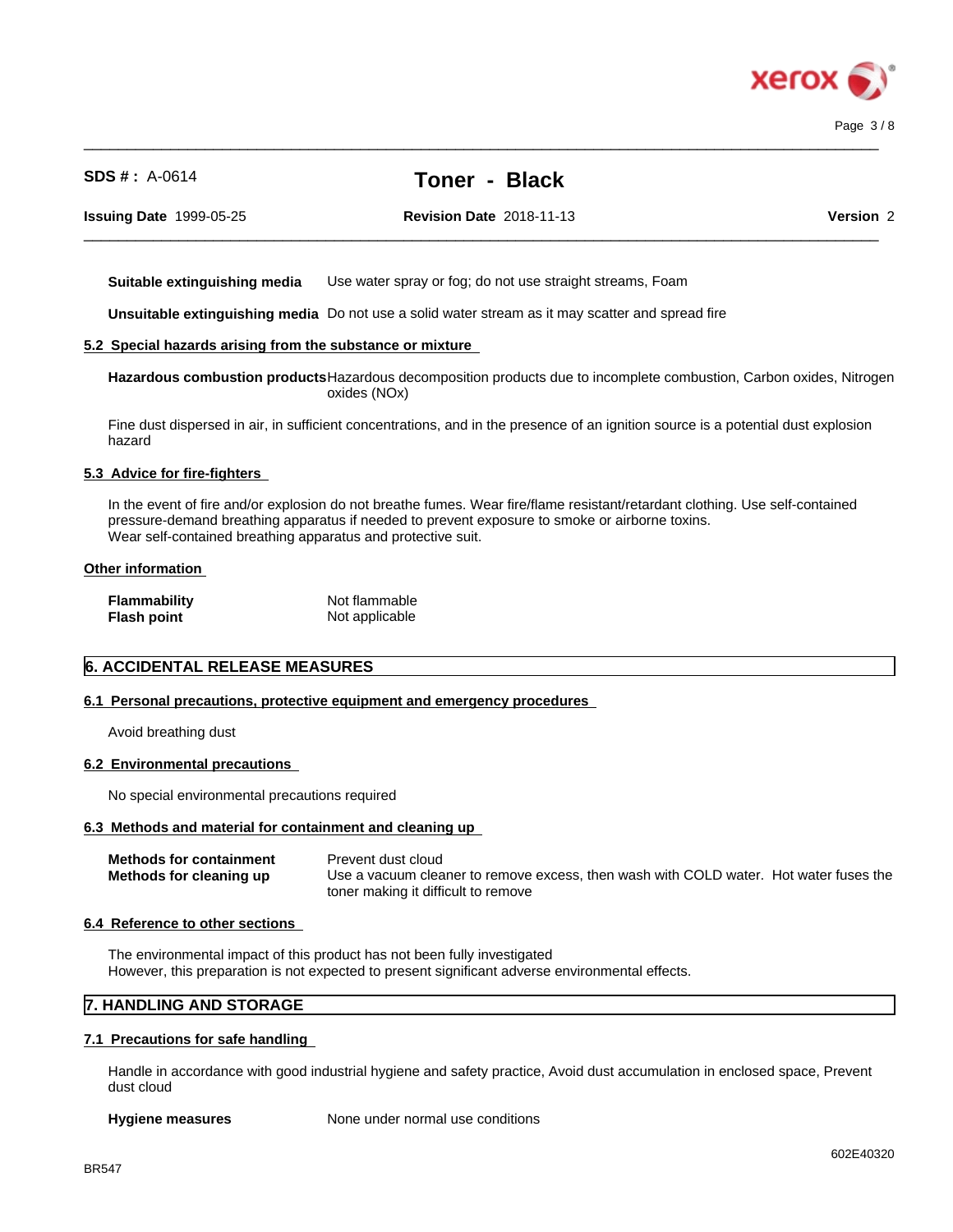

| <b>SDS #: A-0614</b>                                                                                                                        | Toner - Black                                                                                                                                                                                                |           |
|---------------------------------------------------------------------------------------------------------------------------------------------|--------------------------------------------------------------------------------------------------------------------------------------------------------------------------------------------------------------|-----------|
| <b>Issuing Date 1999-05-25</b>                                                                                                              | <b>Revision Date 2018-11-13</b>                                                                                                                                                                              | Version 2 |
| 7.2 Conditions for safe storage, including any incompatibilities                                                                            |                                                                                                                                                                                                              |           |
|                                                                                                                                             | Keep container tightly closed in a dry and well-ventilated place, Store at room temperature                                                                                                                  |           |
| 7.3 Specific end uses                                                                                                                       |                                                                                                                                                                                                              |           |
| Xerographic printing                                                                                                                        |                                                                                                                                                                                                              |           |
| 8. EXPOSURE CONTROLS/PERSONAL PROTECTION                                                                                                    |                                                                                                                                                                                                              |           |
| 8.1 Control parameters                                                                                                                      |                                                                                                                                                                                                              |           |
| <b>Xerox Exposure Limit</b><br><b>Xerox Exposure Limit</b>                                                                                  | 2.5 mg/m <sup>3</sup> (total dust)<br>$0.4 \text{ mg/m}^3$ (respirable dust)                                                                                                                                 |           |
| 8.2 Exposure controls                                                                                                                       |                                                                                                                                                                                                              |           |
| <b>Engineering measures</b>                                                                                                                 | None under normal use conditions                                                                                                                                                                             |           |
| Personal protective equipment                                                                                                               |                                                                                                                                                                                                              |           |
| <b>Eye/face protection</b><br><b>Hand protection</b><br>Skin and body protection<br><b>Respiratory protection</b><br><b>Thermal hazards</b> | No special protective equipment required<br>No special protective equipment required<br>No special protective equipment required<br>No special protective equipment required<br>None under normal processing |           |
|                                                                                                                                             | Environmental Exposure Controls Keep out of drains, sewers, ditches and waterways                                                                                                                            |           |
| 9. PHYSICAL AND CHEMICAL PROPERTIES                                                                                                         |                                                                                                                                                                                                              |           |

 $\_$  ,  $\_$  ,  $\_$  ,  $\_$  ,  $\_$  ,  $\_$  ,  $\_$  ,  $\_$  ,  $\_$  ,  $\_$  ,  $\_$  ,  $\_$  ,  $\_$  ,  $\_$  ,  $\_$  ,  $\_$  ,  $\_$  ,  $\_$  ,  $\_$  ,  $\_$  ,  $\_$  ,  $\_$  ,  $\_$  ,  $\_$  ,  $\_$  ,  $\_$  ,  $\_$  ,  $\_$  ,  $\_$  ,  $\_$  ,  $\_$  ,  $\_$  ,  $\_$  ,  $\_$  ,  $\_$  ,  $\_$  ,  $\_$  ,

## **9.1 Information on basic physical and chemical properties**

| Appearance<br><b>Physical state</b><br><b>Colour</b>                                                                           | Powder<br>Solid<br><b>Black</b>                                          | <b>Odour</b><br><b>Odour threshold</b><br>pH | Faint<br>Not applicable<br>Not applicable |  |
|--------------------------------------------------------------------------------------------------------------------------------|--------------------------------------------------------------------------|----------------------------------------------|-------------------------------------------|--|
| <b>Flash point</b>                                                                                                             | Not applicable                                                           |                                              |                                           |  |
| Boiling point/boiling range<br>Softening point                                                                                 | Not applicable<br>49 - 60 °C                                             | 120 - 140 °F                                 |                                           |  |
| <b>Evaporation rate</b><br><b>Flammability</b><br><b>Flammability Limits in Air</b>                                            | Not applicable<br>Not flammable<br>Not applicable                        |                                              |                                           |  |
| <b>Explosive Limits</b>                                                                                                        | No data available                                                        |                                              |                                           |  |
| Vapour pressure<br><b>Vapour density</b><br><b>Specific gravity</b><br><b>Water solubility</b><br><b>Partition coefficient</b> | Not applicable<br>Not applicable<br>$-2$<br>Negligible<br>Not applicable |                                              |                                           |  |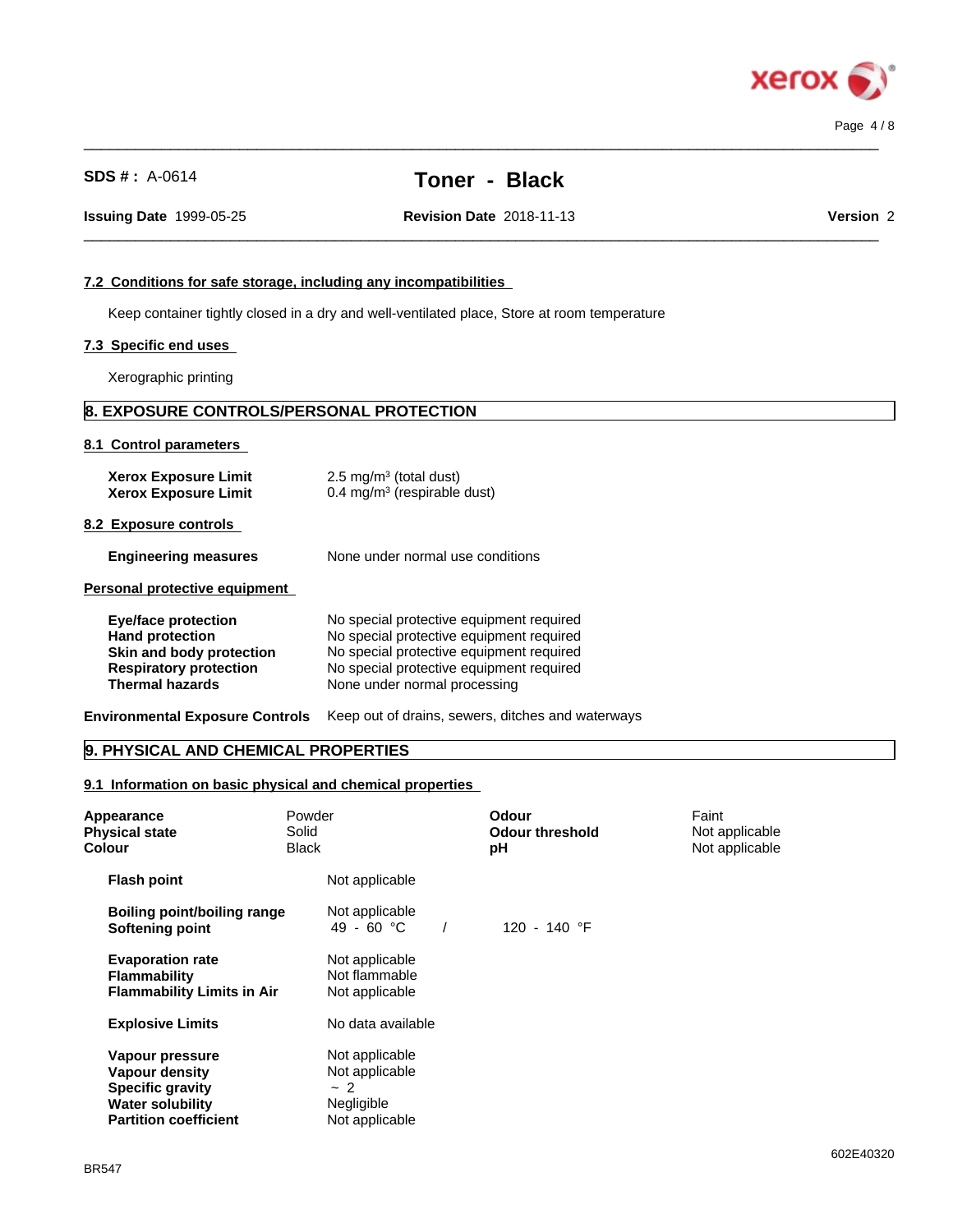

Page 5 / 8

| $SDS # : A-0614$                                                                        | <b>Toner - Black</b>                                                                                                                                          |           |
|-----------------------------------------------------------------------------------------|---------------------------------------------------------------------------------------------------------------------------------------------------------------|-----------|
| <b>Issuing Date 1999-05-25</b>                                                          | <b>Revision Date 2018-11-13</b>                                                                                                                               | Version 2 |
| <b>Autoignition temperature</b><br><b>Decomposition temperature</b><br><b>Viscosity</b> | Not applicable<br>Not determined<br>Not applicable                                                                                                            |           |
| <b>Explosive properties</b><br><b>Oxidising properties</b>                              | Fine dust dispersed in air, in sufficient concentrations, and in the presence of an ignition<br>source is a potential dust explosion hazard<br>Not applicable |           |
| 9.2 Other information                                                                   |                                                                                                                                                               |           |
| None                                                                                    |                                                                                                                                                               |           |
| 10. STABILITY AND REACTIVITY                                                            |                                                                                                                                                               |           |
| 10.1 Reactivity                                                                         |                                                                                                                                                               |           |
| No dangerous reaction known under conditions of normal use                              |                                                                                                                                                               |           |

 $\_$  ,  $\_$  ,  $\_$  ,  $\_$  ,  $\_$  ,  $\_$  ,  $\_$  ,  $\_$  ,  $\_$  ,  $\_$  ,  $\_$  ,  $\_$  ,  $\_$  ,  $\_$  ,  $\_$  ,  $\_$  ,  $\_$  ,  $\_$  ,  $\_$  ,  $\_$  ,  $\_$  ,  $\_$  ,  $\_$  ,  $\_$  ,  $\_$  ,  $\_$  ,  $\_$  ,  $\_$  ,  $\_$  ,  $\_$  ,  $\_$  ,  $\_$  ,  $\_$  ,  $\_$  ,  $\_$  ,  $\_$  ,  $\_$  ,

#### **10.2 Chemical stability**

Stable under normal conditions

## **10.3 Possibility of hazardous reactions**

| <b>Hazardous reactions</b> | None under normal processing            |
|----------------------------|-----------------------------------------|
| Hazardous polymerisation   | Hazardous polymerisation does not occur |

## **10.4 Conditions to avoid**

Prevent dust cloud, Fine dust dispersed in air, in sufficient concentrations, and in the presence of an ignition source is a potential dust explosion hazard

#### **10.5 Incompatible Materials**

None

## **10.6 Hazardous decomposition products**

None under normal use

## **11. TOXICOLOGICAL INFORMATION**

*The toxicity data noted below is based on the test results of similar reprographic materials.*

## **11.1 Information on toxicologicaleffects**

## **Acute toxicity**

| Product Information    |                |
|------------------------|----------------|
| <b>Irritation</b>      | No skin irrita |
| Oral LD50              | $> 5$ g/kg (ra |
| Dermal LD50            | $> 5$ g/kg (ra |
| <b>LC50 Inhalation</b> | $> 5$ mg/L (r  |

**No skin irritation, No eye irritation Oral LD50** > 5 g/kg (rat) **Dermal LD50** > 5 g/kg (rabbit) **LC50 Inhalation** > 5 mg/L (rat, 4 hr)

## **Chronic toxicity**

*Product Information*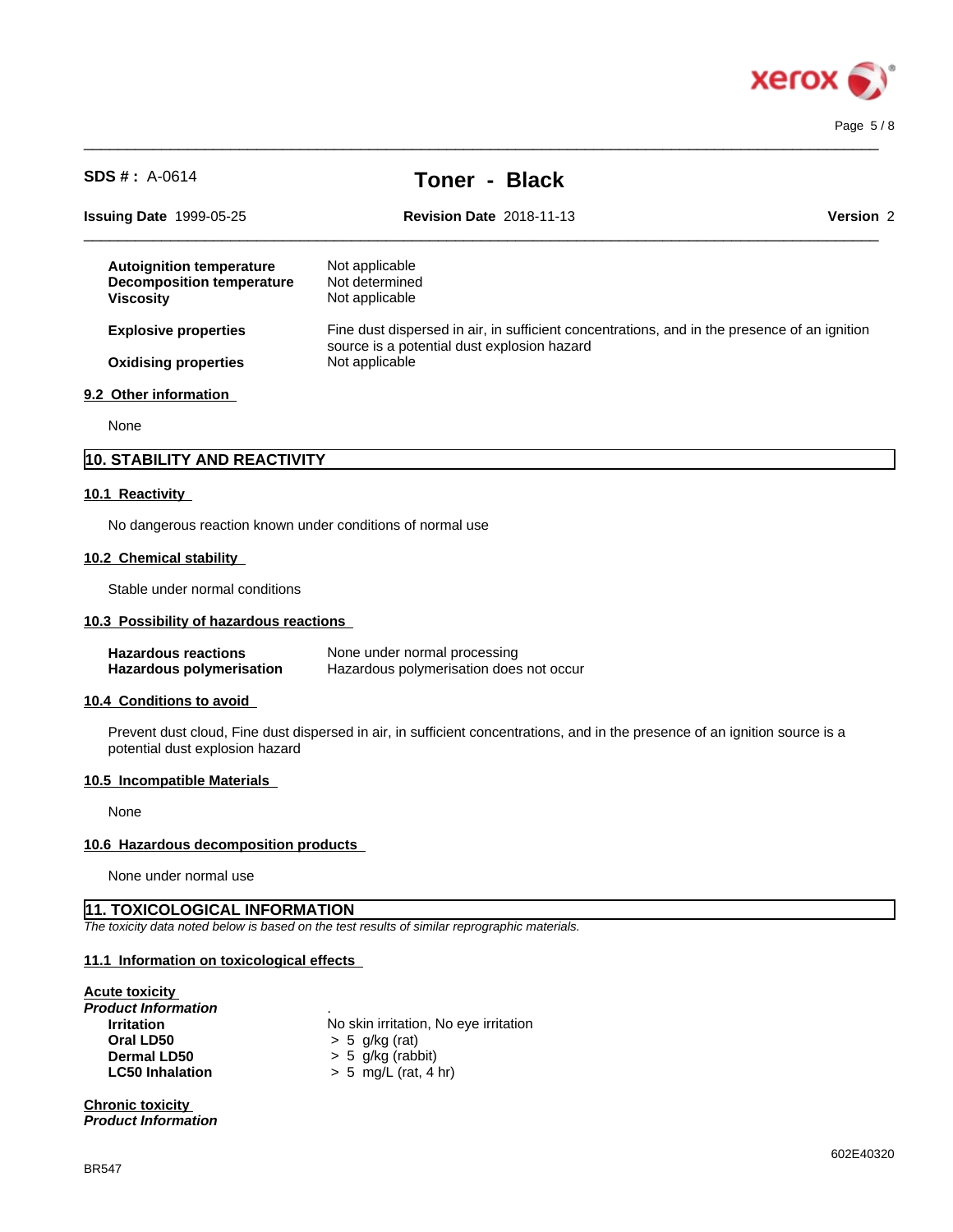

| $SDS # : A-0614$                                                                                                               | <b>Toner - Black</b>                                                                                                                                |                  |
|--------------------------------------------------------------------------------------------------------------------------------|-----------------------------------------------------------------------------------------------------------------------------------------------------|------------------|
| <b>Issuing Date 1999-05-25</b>                                                                                                 | <b>Revision Date 2018-11-13</b>                                                                                                                     | <b>Version 2</b> |
| <b>Chronic effects</b><br>Carcinogenicity                                                                                      | No known effects under normal use conditions<br>Not classifiable as a human carcinogen                                                              |                  |
| Other toxic effects<br>Product Information<br><b>Sensitisation</b><br><b>Mutagenic effects</b><br><b>Reproductive toxicity</b> | No sensitisation responses were observed<br>Not mutagenic in AMES Test<br>This product does not contain any known or suspected reproductive hazards |                  |
| <b>Target organ effects</b>                                                                                                    | None known                                                                                                                                          |                  |
| Other adverse effects<br><b>Aspiration Hazard</b>                                                                              | None known<br>Not applicable                                                                                                                        |                  |
|                                                                                                                                |                                                                                                                                                     |                  |

 $\_$  ,  $\_$  ,  $\_$  ,  $\_$  ,  $\_$  ,  $\_$  ,  $\_$  ,  $\_$  ,  $\_$  ,  $\_$  ,  $\_$  ,  $\_$  ,  $\_$  ,  $\_$  ,  $\_$  ,  $\_$  ,  $\_$  ,  $\_$  ,  $\_$  ,  $\_$  ,  $\_$  ,  $\_$  ,  $\_$  ,  $\_$  ,  $\_$  ,  $\_$  ,  $\_$  ,  $\_$  ,  $\_$  ,  $\_$  ,  $\_$  ,  $\_$  ,  $\_$  ,  $\_$  ,  $\_$  ,  $\_$  ,  $\_$  ,

## **12. ECOLOGICAL INFORMATION**

## **12.1 Toxicity**

EC50/72h/algae = >1000 mg/L

## **12.2 Persistence and degradability**

Not readily biodegradable

## **12.3 Bioaccumulative potential**

Bioaccumulation is unlikely

## **12.4 Mobility in soil**

Insoluble in water

## **12.5 Results of PBT and vPvB assessment**

Not a PBT according to REACH Annex XIII

## **12.6 Other adverse effects**

Presents little or no hazard to the environment

# **13. DISPOSAL CONSIDERATIONS**

## **13.1 Waste treatment methods**

| <b>Waste Disposal Method</b>  | This material and its container must be disposed of as hazardous waste                                                                                             |
|-------------------------------|--------------------------------------------------------------------------------------------------------------------------------------------------------------------|
| <b>EWC Waste Disposal No.</b> | $080317*$                                                                                                                                                          |
| <b>Other information</b>      | Although toner is not an aquatic toxin, microplastics may be a physical hazard to aquatic life<br>and should not be allowed to enter drains, sewers, or waterways. |

# **14. TRANSPORT INFORMATION**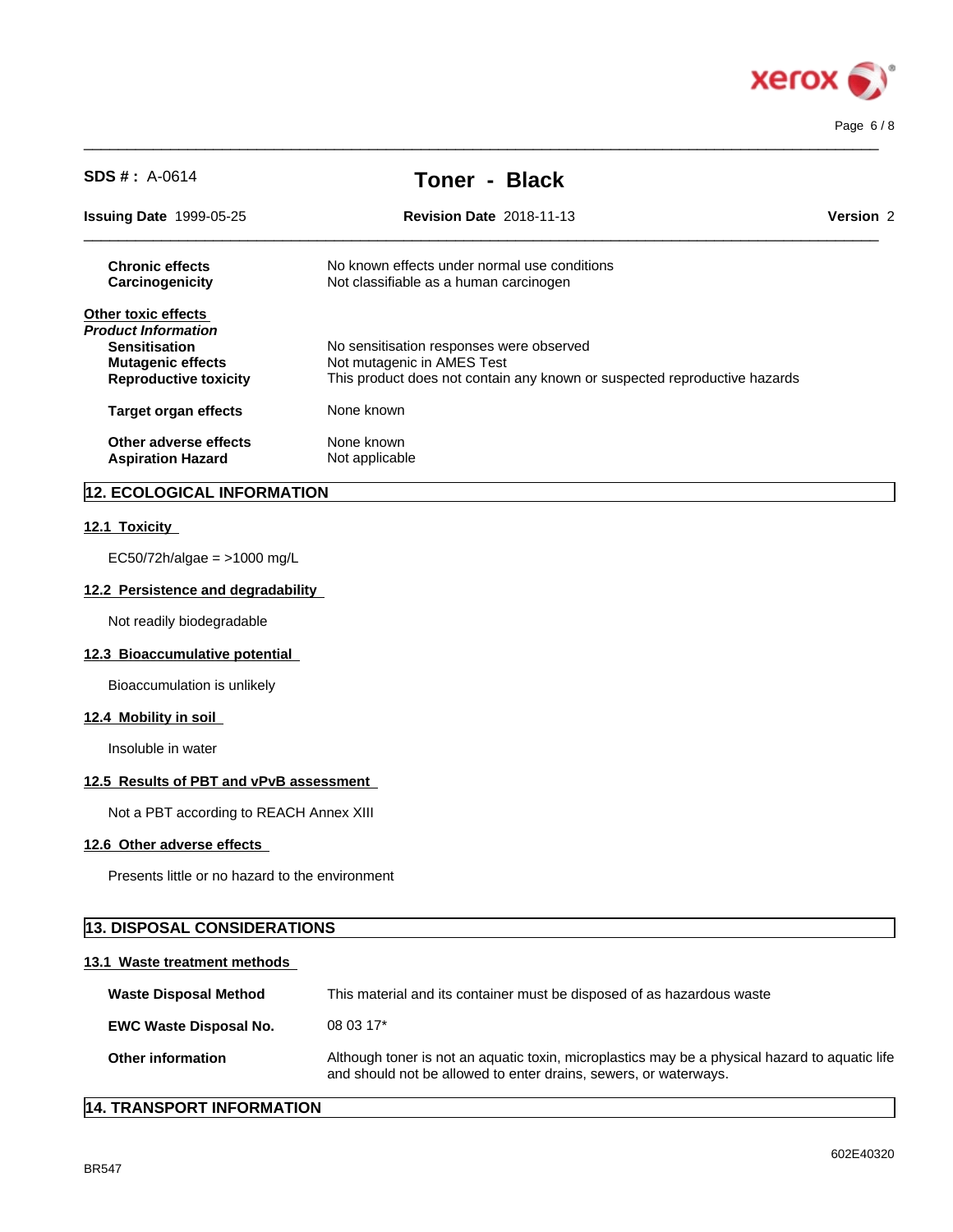

# **SDS # :** A-0614 **Toner - Black**

 $\_$  ,  $\_$  ,  $\_$  ,  $\_$  ,  $\_$  ,  $\_$  ,  $\_$  ,  $\_$  ,  $\_$  ,  $\_$  ,  $\_$  ,  $\_$  ,  $\_$  ,  $\_$  ,  $\_$  ,  $\_$  ,  $\_$  ,  $\_$  ,  $\_$  ,  $\_$  ,  $\_$  ,  $\_$  ,  $\_$  ,  $\_$  ,  $\_$  ,  $\_$  ,  $\_$  ,  $\_$  ,  $\_$  ,  $\_$  ,  $\_$  ,  $\_$  ,  $\_$  ,  $\_$  ,  $\_$  ,  $\_$  ,  $\_$  ,

 $\_$  ,  $\_$  ,  $\_$  ,  $\_$  ,  $\_$  ,  $\_$  ,  $\_$  ,  $\_$  ,  $\_$  ,  $\_$  ,  $\_$  ,  $\_$  ,  $\_$  ,  $\_$  ,  $\_$  ,  $\_$  ,  $\_$  ,  $\_$  ,  $\_$  ,  $\_$  ,  $\_$  ,  $\_$  ,  $\_$  ,  $\_$  ,  $\_$  ,  $\_$  ,  $\_$  ,  $\_$  ,  $\_$  ,  $\_$  ,  $\_$  ,  $\_$  ,  $\_$  ,  $\_$  ,  $\_$  ,  $\_$  ,  $\_$  ,

**Issuing Date** 1999-05-25 **Revision Date** 2018-11-13 **Version** 2

#### **14.1 UN/ID No**

Not regulated

#### **14.2 Proper shipping name**

Not regulated

#### **14.3 Transport hazard class(es)**

Not classified

## **14.4 Packing Group**

Not applicable

#### **14.5 Environmental hazards**

Presents little or no hazard to the environment

#### **14.6 Special precautions for users**

No special precautions are needed in handling this material

## **14.7 Transport in bulk according to MARPOL 73/78 and the IBC Code**

Not applicable

## **15. REGULATORY INFORMATION**

#### **15.1 Safety, health and environmental regulations/legislation specific for the substance or mixture**

According to present data no classification and labelling is required according to Regulation (EC) No 1272/2008

## **15.2 Chemical Safety Assessment**

A chemical safety assessment according to regulation (EC) No. 1907/2006 isnot required

## **16. OTHER INFORMATION**

**Issuing Date** 1999-05-25 **Revision Date** 2018-11-13<br> **Revision Note** (M)SDS sec (M)SDS sections updated, 3 **Full text of H-Statements referred to undersections 2 and 3** H242 - Heating may cause a fire H400 - Very toxic to aquatic life H410 - Very toxic to aquatic life with long lasting effects

#### **This safety data sheet complies with the requirements of Regulation (EC) No. 1272/2008 as amended.**

#### **Disclaimer**